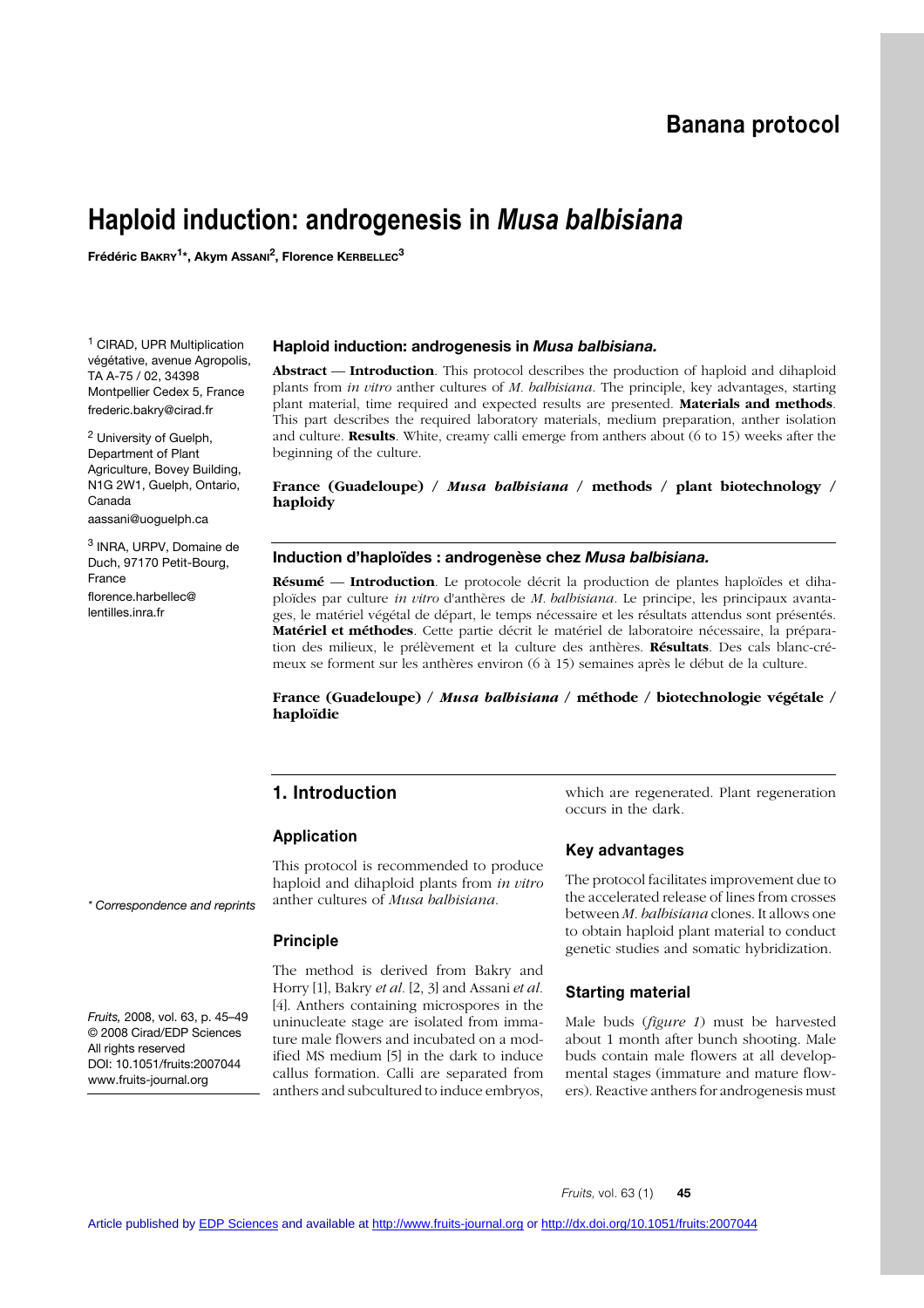be excised from immature male flowers positioned in bracts No. 21 or No. 22. At this stage, which corresponds to about 21 days before anthesis, the immature anthers usually contain highly vacuolated uninucleate microspores.

*Note:* The following *M. balbisiana* clones have been found to be reactive with the described protocol: Batu, Tani, Pisang Wulung and Pisang Klutuk Wulung.

#### **Time required**

One hour is necessary for the male bud harvest and the identification of the right flower stage development in the lab; 2 h, to extract about 300 anthers from male flowers and to inoculate them on culture medium; 2 to 4 months, for callus induction; 30 to 60 days, to complete the plant regeneration from isolated calli.

#### **Expected results**

About 3% to 9% of anthers producing at least one callus can be obtained; plant regeneration is expected from 60% of the calli; an average of 30% haploid and 70% spontaneous diploid plants regenerated from calli.

# **2. Materials and methods**

#### **Laboratory materials**

The protocol requires:

- sterile 200-mL beaker,
- $-95\%$  (y/y) ethanol.
- clean microscope slides and cover glass,
- $-1\%$  (w/v) aqueous solution of acetocarmine or  $2.8\%$  (w/v) NaH<sub>2</sub>PO<sub>4</sub> solution,
- sterile stainless steel forceps and scalpels, – sterile dish paper,
- standard binocular stereomicroscope (objective magnification ×20),

– sterile 9-cm petri dishes, sterile 2.5 cm × 15 cm cap sealed culture tubes for plantlet rooting,

– plastic film for closing petri dishes and culture tubes,

– incubator or culture room regulated at  $(27 \pm 2)$  °C for incubation in the dark or in the light.

*Note:* for preparation of the acetocarmine solution, boil, for 2 h, 1 g of carmine in 100 mL of 45% acetic acid in a balloon-flask with an ascending cooler, then filter and pour the solution into a dark bottle. The solution can be kept in the darkness at a cold temperature for several months.

#### **Medium preparation**

#### • Step1

Prepare the callus induction medium, and the regeneration and the growth medium (*tables I, II*). Pour 30 mL of callus induction medium into 9-cm petri dishes. Fill tubes with 20 mL of regeneration and growth medium.

*Note:* media are derived from the basal medium of Murashige and Skoog [3]; the callus induction and the regenerating medium are supplemented with growth regulators. After autoclaving, media can be stored for 3 weeks in the dark.

# **Anther isolation and culture**

#### **Preparation of the male bud**

#### • Step 2

Collect the male bud in the morning and bring the male bud to the lab with no delay after harvest. Mark the open bract as No. 0 (*figure 1*). Open and strip away bracts from No. 1 to No. 10 together with their male flowers from the rachis.

*Note:* bracts are numbered from the oldest (No. 1) to the youngest (No. 10).

#### **Male bud surface sterilization**

#### • Step 3

In the laminar flow hood, immerse the male bud in 100 mL of 95% ethanol. Sterilize the bud by flaming away the ethanol from the beaker. Repeat sterilization by flaming a second time. Place the bud on sterile paper.

#### **Identification of the microspore developmental stage**

#### • Step 4

Strip away and discard bracts with male flowers from No. 11 to No. 16 with a pair of sterile forceps and scalpel. Strip away bracts with flower clusters at the base from



**Figure 1.**

Schematic presentation of the male flower bud of banana.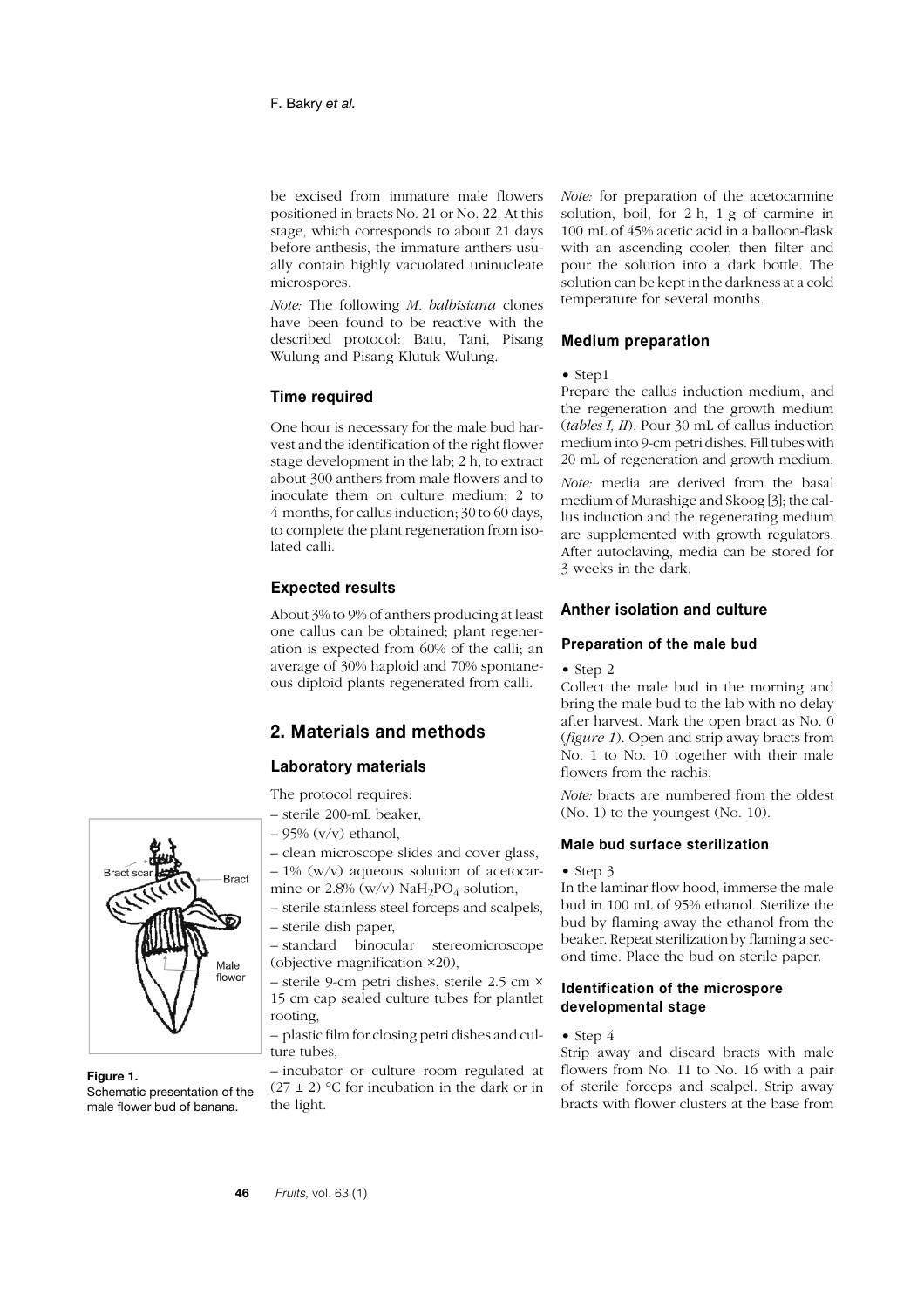**Table I.**

Composition of culture media (callus induction, regeneration and growth) used for the production of haploids in *Musa balbisiana.* For each medium, pH is adjusted to 5.7–5.8 with 0.1 N KOH prior to autoclaving for 20 min at 118 °C.

| Components                        | Elements                                                                           | Concentration of components<br>$(mg \cdot L^{-1})$ |
|-----------------------------------|------------------------------------------------------------------------------------|----------------------------------------------------|
| Murashige and Skoog macroelements | Ammonium nitrate ( $NH_4NO_3$ )                                                    | 1,650                                              |
|                                   | Potassium nitrate (KNO <sub>3)</sub>                                               | 1,900                                              |
|                                   | Calcium chloride (CaCl <sub>2</sub> , 2H <sub>2</sub> O)                           | 440                                                |
|                                   | Magnesium sulfate (MgSO <sub>4</sub> , 7H <sub>2</sub> O)                          | 370                                                |
|                                   | Potassium phosphate, monobasic (KH <sub>2</sub> PO <sub>4</sub> )                  | 170                                                |
| Murashige and Skoog microelements | Manganese sulfate (MnSO <sub>4</sub> , H <sub>2</sub> O)                           | 22.3                                               |
|                                   | Zinc sulfate $(ZnSO4, 7H2O)$                                                       | 8.6                                                |
|                                   | Boric acid $(H_3BO_3)$                                                             | 6.2                                                |
|                                   | Potassium iodide (KI)                                                              | 0.83                                               |
|                                   | Molybdic acid (sodium salt) (Na <sub>2</sub> MoO <sub>4</sub> , 2H <sub>2</sub> O) | 0.25                                               |
|                                   | Cobalt chloride (CoCl <sub>2</sub> , 6H <sub>2</sub> O)                            | 0.025                                              |
|                                   | Cupric sulfate (CuSO <sub>4</sub> , 5H <sub>2</sub> O)                             | 0.025                                              |
| Morel and Wetmore vitamins        | Myo-inositol                                                                       | 100                                                |
|                                   | Thiamine.HCl                                                                       | 1                                                  |
|                                   | Pyridoxine.HCl                                                                     |                                                    |
|                                   | Nicotinic acid                                                                     | 1                                                  |
|                                   | D-Calcium panthothenate                                                            | 1                                                  |
|                                   | <b>Biotin</b>                                                                      | 0.01                                               |
| Fe-EDTA                           | Na <sub>2</sub> -EDTA                                                              | 37.3                                               |
|                                   | Ferrous sulfate (FeSO <sub>4</sub> , 7H <sub>2</sub> O)                            | 27.8                                               |
| Amino acids                       | Casein hydrolyzate                                                                 | 500                                                |
| Carbohydrates                     | Sucrose                                                                            | 25000                                              |
| pH indicator                      | Bromocres of purple                                                                | 5                                                  |

*Note:* No casein hydrolyzate is added to the growth medium.

#### **Table II.**

Plant growth regulators and gelling agents added to the culture media used for the production of haploids in *Musa balbisiana.*

| Type of medium   | Plant growth regulators<br>$(mg \cdot L^{-1})$ |                         | Gelling agent<br>$(g \cdot L^{-1})$ |          |
|------------------|------------------------------------------------|-------------------------|-------------------------------------|----------|
|                  | Benzylaminopurine (BAP)                        | Indoleacetic acid (IAA) | Agarose<br>(type II, Sigma)         | Gelrite  |
| Callus induction | 1.0                                            | 0.4                     | 6.0                                 | 0        |
| Regeneration     | 0.5                                            | 0.4                     | 7.5                                 | $\Omega$ |
| Plantlet growth  | $\Omega$                                       | 0                       | 0                                   | 2        |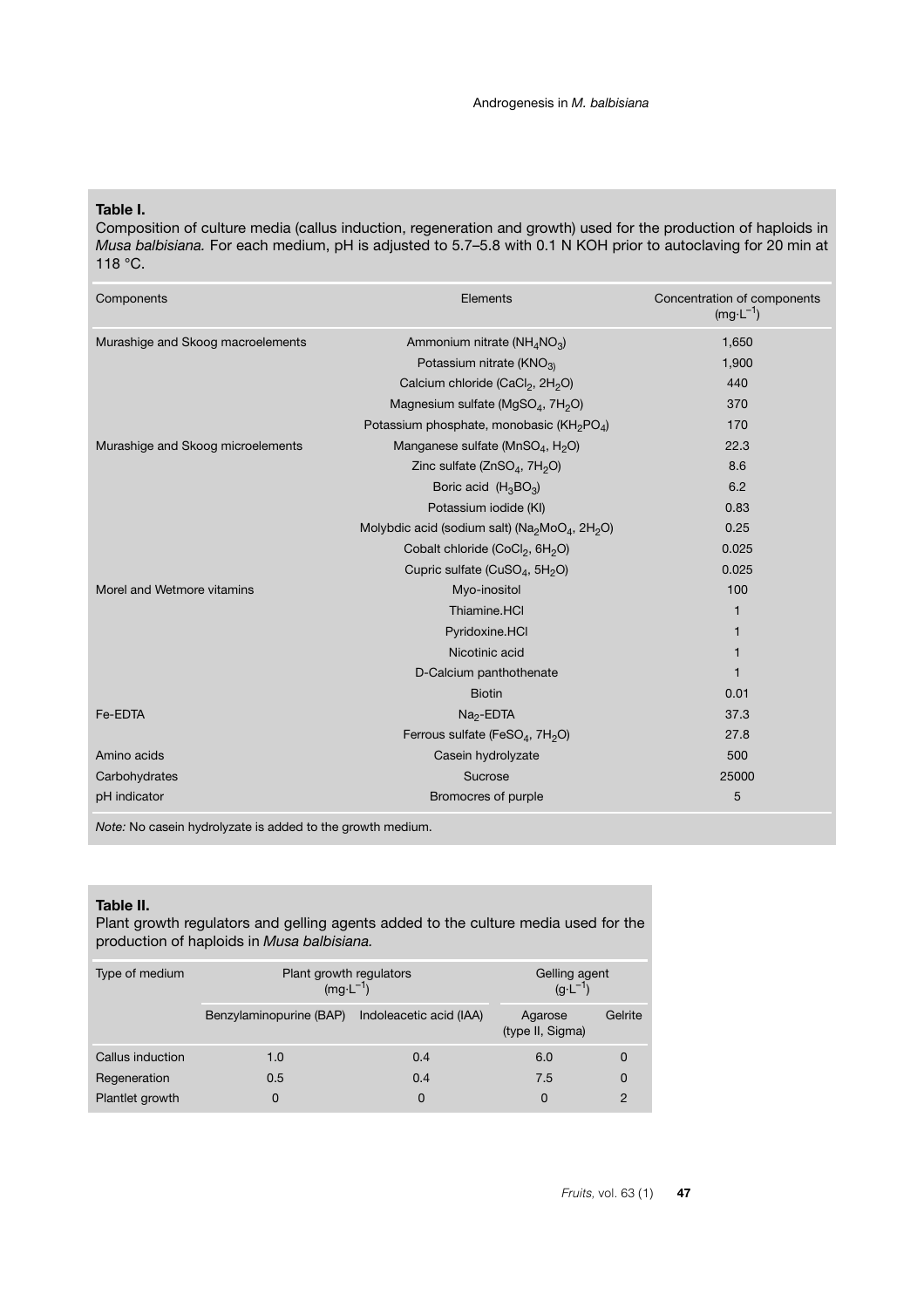



Schematic presentation of the male flower of banana.

#### **Figure 3.**

Highly vacuolated uninucleate microspores of banana with the nucleus in a peripheric position.



Anthers of *Musa balbisiana* (clone: Pisang Batu) inoculated on callus induction medium in petri dishes.

No. 17 to No. 26 and keep them ranked in the laminar flow. Take a median flower with a pair of forceps from each cluster on the bracts and place them on sterile paper. Cut the top of the compound tepal and the junction between the ovary and tepals with a scalpel (*figure 2*). Make a longitudinal incision on the compound tepal and open the flower to remove one anther. Slightly squash the anther in a drop of 1% aceto-carmine solution or  $2.8\%$  NaH<sub>2</sub>PO<sub>4</sub> solution, between a microscopic slide and a cover glass. Check with the microscope (×200 magnification) the developmental stage of the microspores. Identify the anther containing highly vacuolated microspores with a nucleus in a peripheric position (*figure 3*) and mark the corresponding flower cluster (bract No. *x*).

*Note:* in *M. balbisiana,* flowers at the uninucleate microspore stage are usually located in bracts with No. 21 or No. 22. Nevertheless, this stage may vary according to the clone and the environmental conditions. Therefore, it is recommended to check clusters of higher and lower ranks to find anthers in the right microspore developmental stage.





#### **Anther inoculation**

• Step 5

Collect flowers from bracts No. *x*. Open the flowers and isolate anthers as described above.

*Note 1:* carefully use the tip of the scalpel blade. Immediately transfer the anthers onto the callus induction medium, the connective filament in contact with the medium (*figure 4*).

*Note 2:* ten anthers from two flowers can be inoculated in one petri dish. Repeat the same procedure with flowers from bracts No. (*x*–1) and No. (*x*+1). Seal the petri dish with plastic film and incubate at 27 °C in the dark.

#### **Anther culture**

#### • Step 6

Maintain the cultures in the dark until callus induction (about 5–6 weeks).

*Note:* do not subculture the anthers before the callus becomes visible in order to avoid anther tissue necrosis. Isolate and transfer the induced calli with a size of 2–4 mm (*figure 5*) to the regeneration medium and incubate at 27 °C in the dark until shoot formation (about 2 months).

#### **Plant growth and ploidy evaluation**

#### • Step 7

Isolate plantlets from the callus and transfer to growth medium for (30 to 40) days in an illuminated culture room (16-h photoperiod, provided by "daylight" fluorescent tubes,  $100 \mu \text{mol·m}^{-2} \text{·s}^{-1}$ ).

*Note:* after the growing stage, plantlets can be subcultured *in vitro* or transferred to the nursery for acclimatization. Determine the ploidy level of the regenerated plantlets by flow cytometry or chromosome counts*.*

#### **Troubleshooting**

Two main problems can occur:

(a) Cultured anthers blacken, which can result from:

– The desiccation of the anthers before culture.